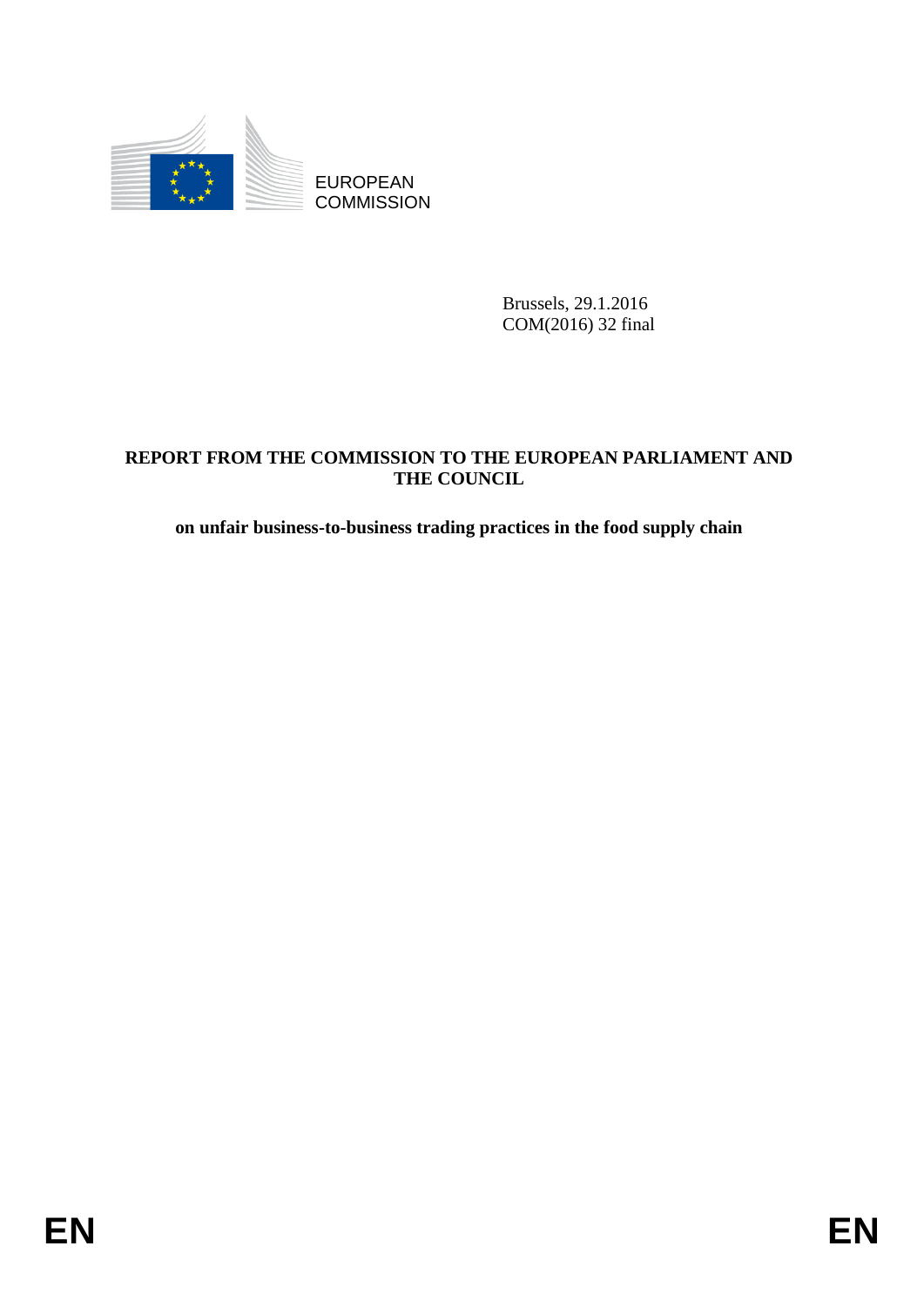#### **1. INTRODUCTION**

In July 2014, the Commission adopted a Communication on tackling unfair trading practices (UTPs) in the business-to-business food supply chain.<sup>1</sup> UTPs are practices that deviate grossly from good commercial conduct, are contrary to good faith and fair dealing and are unilaterally imposed by one trading partner on another. The Communication explained why the market structure of the food supply chain makes it particularly vulnerable to UTPs and described the damage that UTPs can do to operators with low bargaining power. To address the problem of UTPs, the Communication encouraged operators in the European food supply chain to participate in voluntary schemes aimed at promoting best practices and reducing UTPs, and emphasised the importance of effective and independent enforcement at national level.

In 2015, the discussion intensified, not least because of the difficulties faced by European farmers caused by falling prices for certain agricultural commodities, in particular dairy products and pigmeat. Demand for a number of products weakened significantly, and this was aggravated by the Russian import ban on agricultural products. At the same time, world production increased, leading to a general oversupply. While UTPs are not the cause of the recent price declines, the low prices have made farmers more vulnerable to potential unfair behaviour by their trading partners. In response to the challenges faced by farmers, the Ministers of Agriculture of seven countries<sup>2</sup> issued a joint statement asking the Commission to take its analysis on UTPs further and propose EU legislation to address UTPs.

The Commission responded to the farming crisis with a package of wide-ranging measures. Many of these target the dairy sector, which is particularly affected by the drop in prices. This report will not cover the UTP-specific measures already adopted for particular sectors. An Agricultural Markets Task Force will be set up to advise the Commission on specific aspects of the functioning of the agricultural markets and the farmers' position in the food chain. It will also make recommendations and propose relevant policy initiatives in this field.

This report concentrates on the existing frameworks for tackling UTPs. It has two main elements: (1) an assessment of the existing regulatory and enforcement frameworks in the Member States; and (2) an assessment of the impact of the voluntary EU-wide Supply Chain Initiative (SCI) and the national SCI platforms that have been set up.

This report concludes that measures to combat UTPs have developed significantly in recent years. Many Member States, especially those where the issue is more prominent, have recently introduced legislative and enforcement measures that broadly meet the criteria for effective frameworks against UTPs. In total, more than 20 Member States have introduced legislation or are planning to do so in the near future. While it is too early to assess the overall impact of this legislation, this report identifies a number of specific areas where there is further room for improvement. Regarding the voluntary Supply Chain Initiative, the report

<sup>1</sup>  $1$  COM(2014)472 final

<sup>2</sup> Bulgaria, Czech Republic, Hungary, Poland, Romania, Slovakia, Slovenia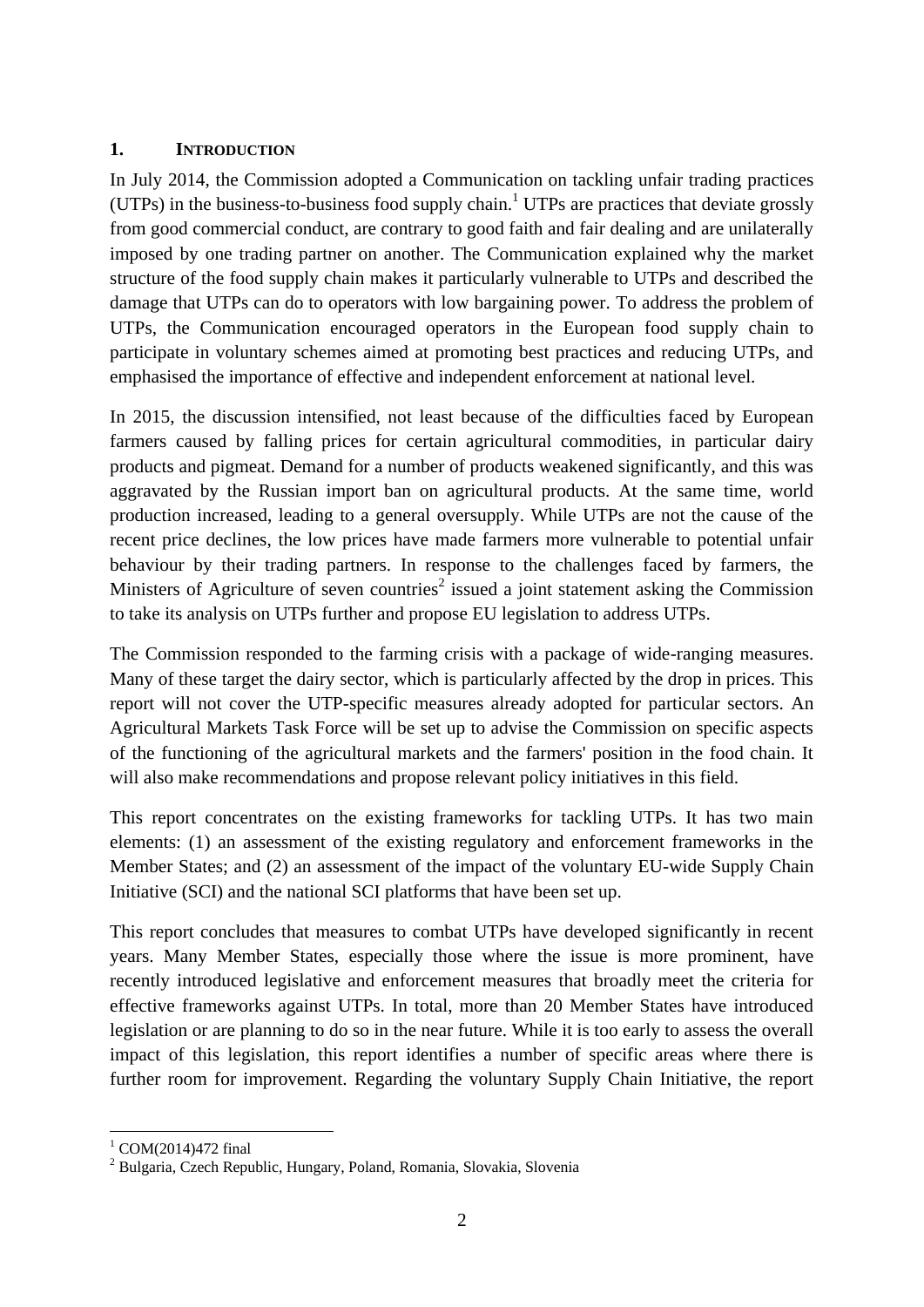acknowledges the benefits achieved so far, but also suggests a number of possible enhancement measures to increase the credibility and effectiveness of the initiative.

#### **2. REGULATORY AND ENFORCEMENT FRAMEWORKS IN MEMBER STATES**

There is no EU legislation targeting business-to-business UTPs across the food supply chain.<sup>3</sup> EU competition law addresses abuses of a dominant position and anti-competitive practices, but most reported UTPs do not fall under competition law, because most actors are in a strong, but not dominant position. Some Member States have extended the application of the EU consumer protection legislation to business-to-business situations.<sup>4</sup> This concerns Directive 2005/29/EC on unfair commercial practices or Directive 93/13/EEC on unfair terms in consumer contracts. However, the practices addressed in the Directive are mostly different than the ones discussed in this report.

The situation is different at national level where most Member States have addressed UTPs using a variety of approaches, most of them regulatory, and some based on self-regulatory initiatives among market participants. In regulatory terms, the last few years have been a period of considerable change. More specifically, out of the 20 Member States that already have legislation<sup>5</sup>, 15 have introduced it in the last 5 years<sup>6</sup>. A few more may consider legislation in the near future<sup>7</sup> and some of the Member States have enhanced their older frameworks in the last 5 years<sup>8</sup>. The figure below gives an overview of the current situation.

1

<sup>&</sup>lt;sup>3</sup> Specific EU-wide rules on certain parts of the food chain have been introduced under the Common Agricultural Policy (CAP), including, inter alia, the possibility for Member States to require compulsory written contracts between farmers and processors or distributors with possible obligation for first purchasers to offer farmers minimum contract duration. Furthermore, the reformed CAP and Common Fisheries Policy strengthen the position of producers in the supply chain vis-à-vis downstream operators, notably by supporting the creation and development of producer organisations. The new Common Market Organisation also includes elements which aim at reducing the bargaining power gap between farmers and other parties in the food supply chain in some selected sectors (milk, olive oil, beef and veal, arable crops). In November 2015, the Commission published a set of guidelines to help market operators apply the new rules.

<sup>&</sup>lt;sup>4</sup> For example in Austria, Denmark, France, Germany, Italy and Sweden.

 $^5$  AT, BG, CY, CZ, DE, EL, ES, FI, FR, HR, HU, IE, IT, LT, LV, PT, RO, SI, SK, UK

 $6$  BG, CY, CZ, ES, FI, HU, IE, IT, LT, LV, PT, RO, SI, SK, UK

<sup>&</sup>lt;sup>7</sup> For example, Poland

 $8$  DE, EL, FR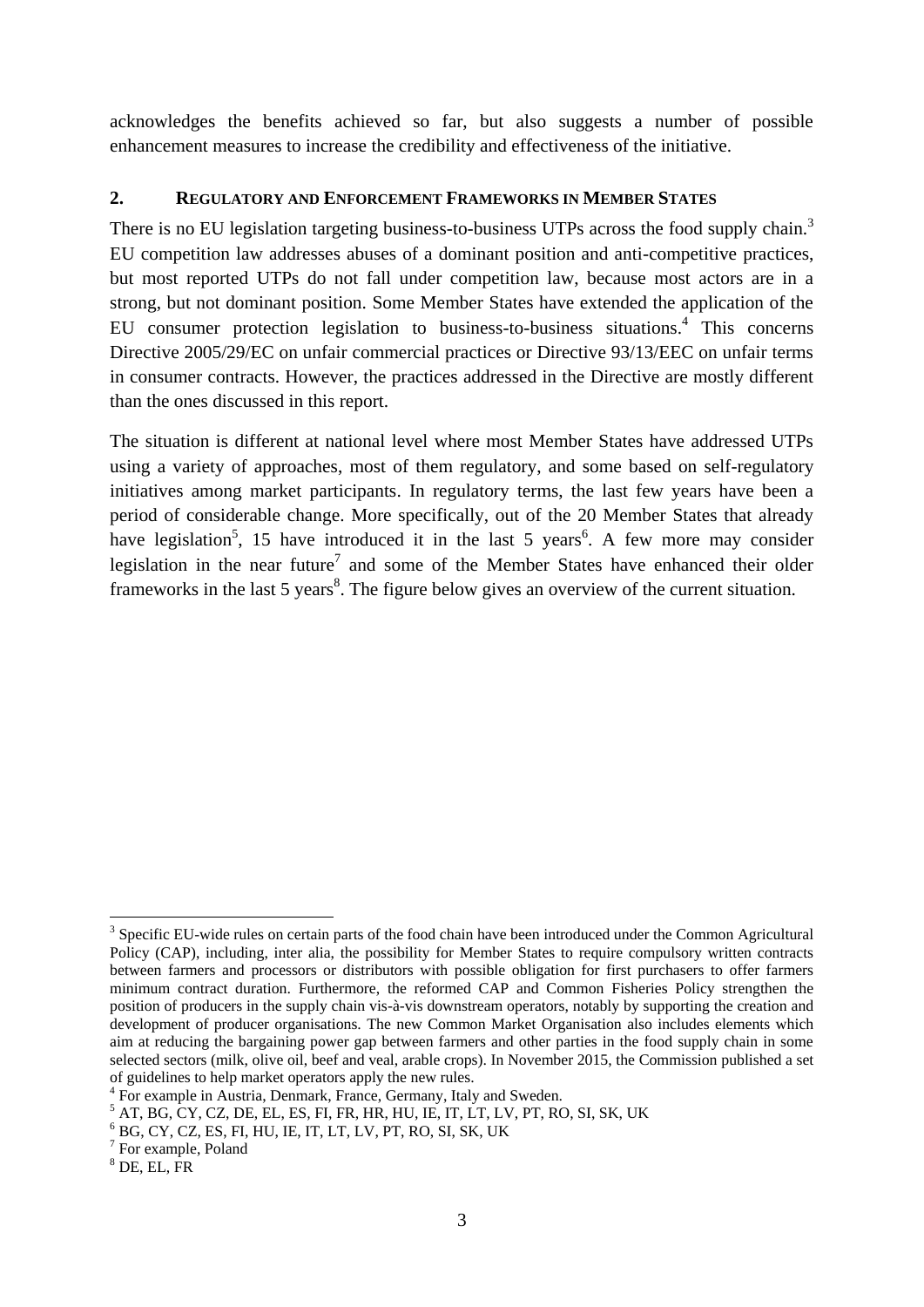

In 2015, the Commission organised several meetings with Member States' ministries and enforcement authorities, to gather detailed information on the existing or planned regulatory frameworks. The fact-finding process was supported by bilateral follow-up discussions.

Five key elements are important for effective regulatory frameworks to address UTPs. These are described in the sections below. Member States may address these five elements differently, but the different approaches do not seem to have negative consequences for the single market<sup>9</sup>. Notwithstanding the overall assessment of the regulatory frameworks at national level which is satisfactory, the analysis below suggests where certain Member States could further enhance their regulatory framework and identifies opportunities for cooperation between Member States.

#### **1) Coverage in the supply chain**

Measures against UTPs address practices resulting mainly from economic imbalances. Most Member States have defined clear criteria to identify situations conducive to UTPs. The laws in the majority of the Member States apply to business–to-business (B2B) relationships in all stages of the supply chain. Some Member States apply legislation only to relationships in which one party is a retailer. $^{10}$ 

1

<sup>&</sup>lt;sup>9</sup> Generally, national regulatory frameworks apply also to cross-border relations.

 $^{10}$  FI, HU, LT, LV, RO, UK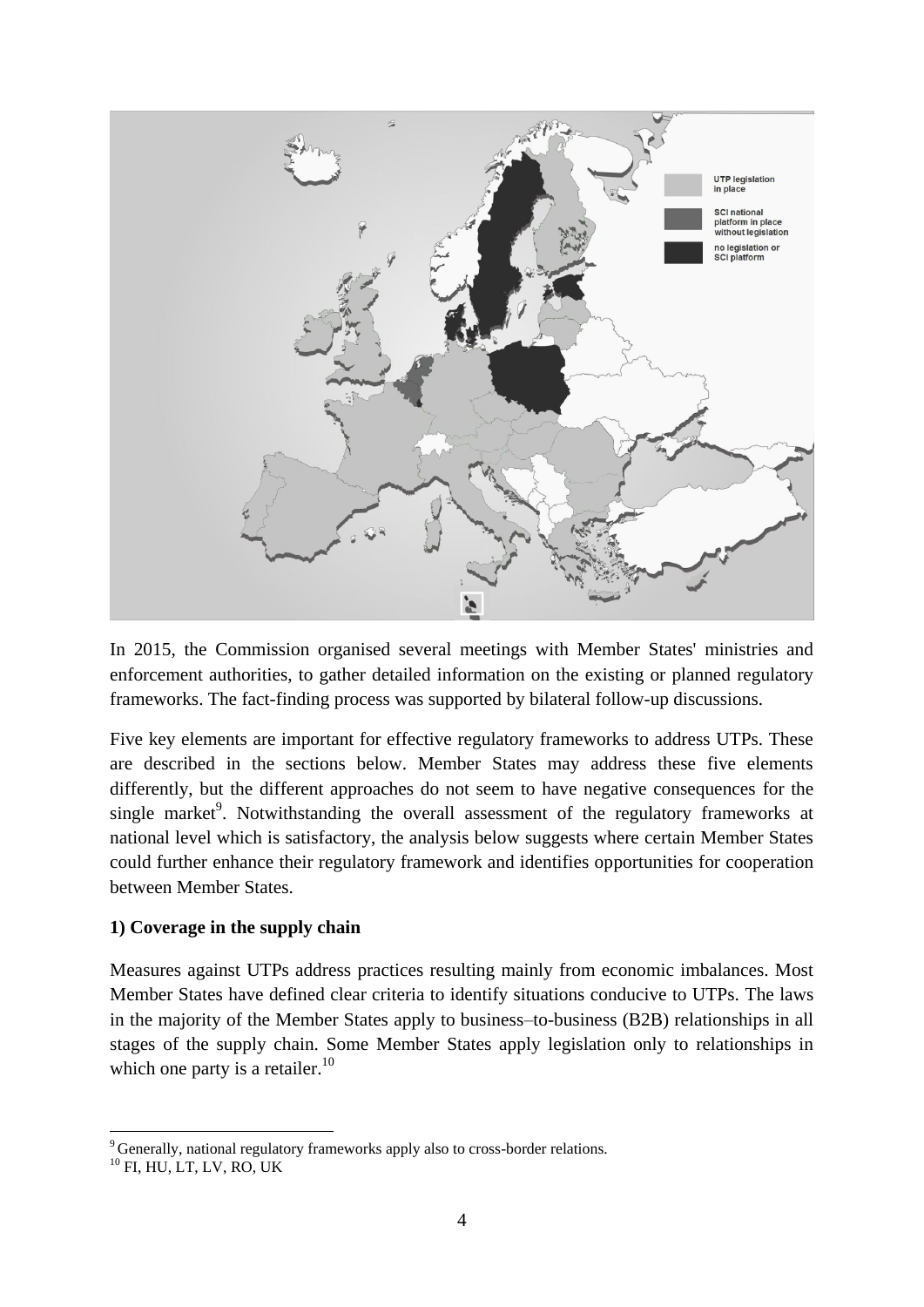Looking ahead, given that UTPs can potentially occur at every stage of the chain, Member States that have not yet done so should consider introducing legislation that covers the entire B2B food supply chain. This is important in order to ensure that all smaller market operators have adequate protection from UTPs, as many small market operators do not deal directly with retailers. Member States should also ensure that their legislation covers operators from non-EU countries (for example, primary producers from Africa or Latin America).

## **2) Core types of UTPs**

Member States with UTP legislation defined the unfair practices to be tackled based on their analysis of the market situation and practices in their country.

The analysis preceding this report<sup>11</sup> identified four key categories of UTPs that an effective regulatory framework should target:

- one party should not unduly or unfairly shift its own costs or entrepreneurial risks to the other party;
- one party should not ask the other party for advantages or benefits of any kind without performing a service related to the advantage or benefit asked;
- one party should not make unilateral and/or retroactive changes to a contract, unless the contract specifically allows for it under fair conditions;
- there should be no unfair termination of a contractual relationship or unjustified threat of termination of a contractual relationship.

Although Member States have chosen different legislative approaches and techniques, according to their legal traditions, the above core types of UTPs are broadly covered by all regulatory frameworks.<sup>12</sup>

To improve the common understanding between Member States regarding which specific types of business practice should be considered UTPs, Member States should exchange information and best practices concerning their national legislation and experience of enforcement in a coordinated and systematic way.

# **3) Flexibility vs rigidity in defining UTPs**

Member States have chosen different legislative approaches to addressing abuses of economic imbalances. Some Member States, for example Germany and Austria, have general legal provisions requiring an assessment on a case-by-case basis<sup>13</sup> of whether there is a significant economic imbalance between two operators, and whether the stronger operator abused its position to impose unfair terms or conditions on the weaker party.

Other Member States, for example the Czech Republic, Slovakia and Hungary, have chosen to introduce more detailed UTP-specific legislation. Several of these laws contain extensive

<sup>1</sup>  $11$  For example, the Commission's Green Paper on UTPs and its ensuing public stakeholder consultation.

<sup>&</sup>lt;sup>12</sup> The core UTPs are also consistent with the principles established in the High Level Forum on a Better Functioning Food Supply Chain and the implementation framework of the Supply Chain Initiative.

<sup>&</sup>lt;sup>13</sup> This could be in the context of a complaint or an own-initiative investigation.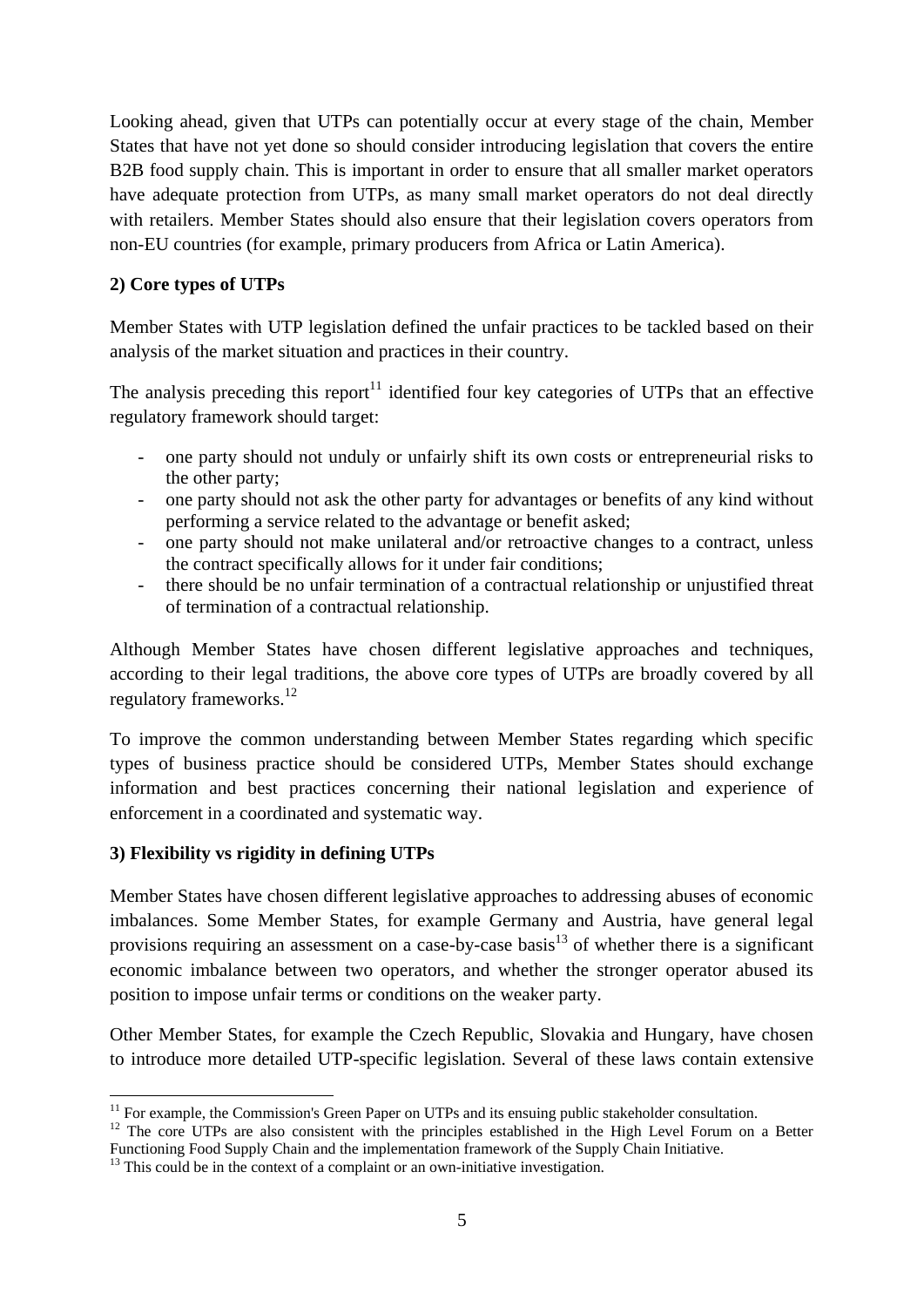lists of practices considered to be intrinsically unfair and thus illegal (blacklists), and where unfairness is not assessed on a case-by-case basis.

A potential advantage of the first, more general, approach is its flexibility and that it can capture imbalances throughout the supply chain, and different types of existing, or even newly created, UTPs. However, the general approach requires a very comprehensive assessment of both the economic and contractual circumstances in each individual case. As recent developments in Germany show, such general legislation can be rather difficult for national enforcement authorities to apply.<sup>14</sup>

The advantage of the second approach, i.e. more detailed UTP-specific legislation, is that enforcing it does not require comprehensive and resource-intensive factual investigations and legal assessments in every individual case. However, it may sometimes be difficult under this approach to take due account of the economic and contractual context of a single clause or practice, and this could raise concerns of proportionality.

Member States having chosen a general approach should ensure their laws can be applied in practice, impose manageable evidence requirements, and allocate sufficient resources to enforcement activities to ensure comprehensive and effective case-by-case assessments.

Member States with a UTP-specific approach should consider carefully whether their measures are proportionate, and the range and nature of the practices covered by their legislation. To ensure the UTP-specific approach remains proportionate Member States should: i) limit the UTPs that are intrinsically prohibited to certain core categories described in the previous section, and ii) assess other potentially unfair practices based on the contractual and economic background of the individual case.

# **4) Confidentiality of complaints and the possibility of own-initiative investigations**

An effective enforcement system needs to address the weaker party's fear of compromising its commercial relationship when complaining openly to authorities about UTPs. This so-called "fear factor" can easily obstruct authorities from penalising market operators imposing UTPs because authorities require sufficient information to be able to follow up on a complaint.

Many Member States allow confidential formal complaints where the identity of the complainant is protected. Several allow aggregated complaints which better protect the identity of the complainant, or permit any interested party to lodge a complaint. This means that complainants do not need to act in person but can, for example, be represented by an association.

Member States have appointed different national enforcement authorities to address UTPs. This is sometimes the national competition authority and in other cases a dedicated body, such as a national ministry, a national food agency, or a national anti-fraud agency. These

<sup>&</sup>lt;u>.</u> <sup>14</sup> In a recent case concerning practices of leading German retailer EDEKA, a German regional court did not confirm the decision of the German competition authority of 3 July 2014 and its interpretation of the national legislation regarding UTPs.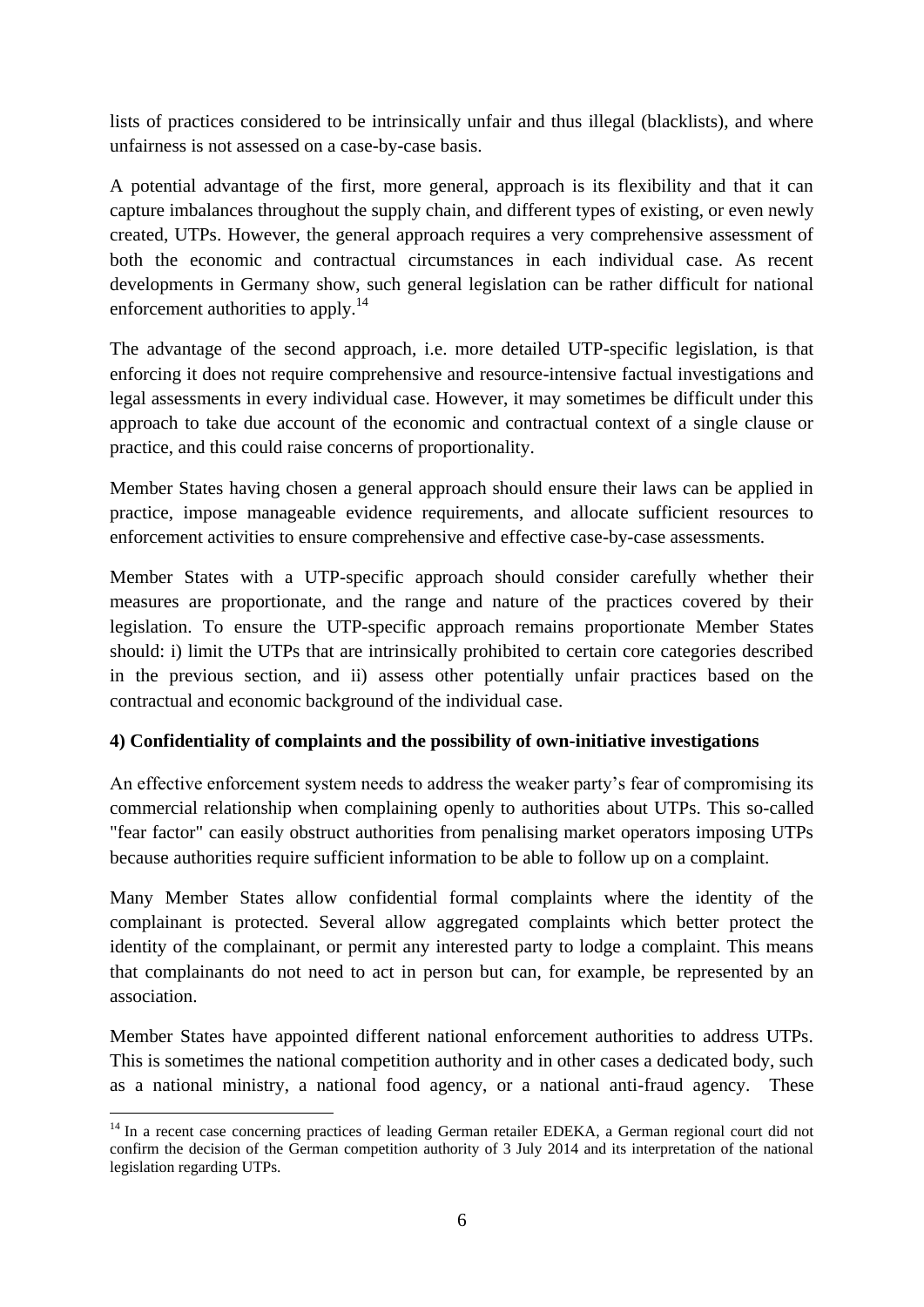authorities have the power to launch own-initiative investigations whenever there is sufficient indication that a company has been using UTPs prohibited under national legislation.

Own-initiative investigations launched by the enforcement authority are another important element in addressing the fear factor. They enable the victim of an unfair practice to inform the authority about alleged UTPs imposed by a stronger party, thereby triggering an owninitiative investigation if the enforcement authority believes that there are sufficient grounds.

Practically all Member States' enforcement systems allow confidential complaints and owninitiative investigations in order to address the fear factor.

Member States' enforcement authorities should coordinate and exchange information and best practice on a regular basis in order to further improve the enforcement of measures to combat UTPs and to better address potential cross-border UTPs.

# **5) Deterrent effect**

Measures to tackle UTPs must act as a real deterrent. Just how much of a deterrent they are is determined by the likelihood of unfair practices being investigated by an enforcement authority, and the level of the potential penalties or fines.

#### *Intensity of enforcement practice*

The actual number of investigations into alleged unfair trading practices differs significantly across Member States. Around a third of Member States with public enforcement had no cases in the last few years<sup>15</sup>; another third just investigated a few cases<sup>16</sup>; and the remaining third dealt with dozens or even more<sup>17</sup>. To some extent, this could be attributed to the different salience of the problem in the different Member States.

Differences in the approach taken to enforcing anti-UTP measures also matter: some enforcement authorities focus on resolving those conflicts with an effect at market level, while others try to resolve individual disputes. Thus, simply comparing the yearly number of investigations would not give an accurate picture of how effective the enforcement system is. Even one highly publicised comprehensive investigation at market level can act as a deterrent. Nevertheless, Member States without any recent cases should review their national situation.

#### *Fines and other penalties*

Most Member States have introduced fines for companies applying UTPs in breach of national law. In most, there is a maximum level of fines in absolute terms, but in some Member States, fines are calculated as a percentage of the annual turnover of the company that applied UTPs against its weaker business partner. The range goes from 0.05 % in one case up to 10 % of turnover in several other Member States.

<sup>&</sup>lt;u>.</u> <sup>15</sup> AT, BG, FI, HR, LV, RO, SI,

 $16$  CY, DE, IE, LT, UK

<sup>17</sup> CZ, ES, FR, HU, IT, PT, SK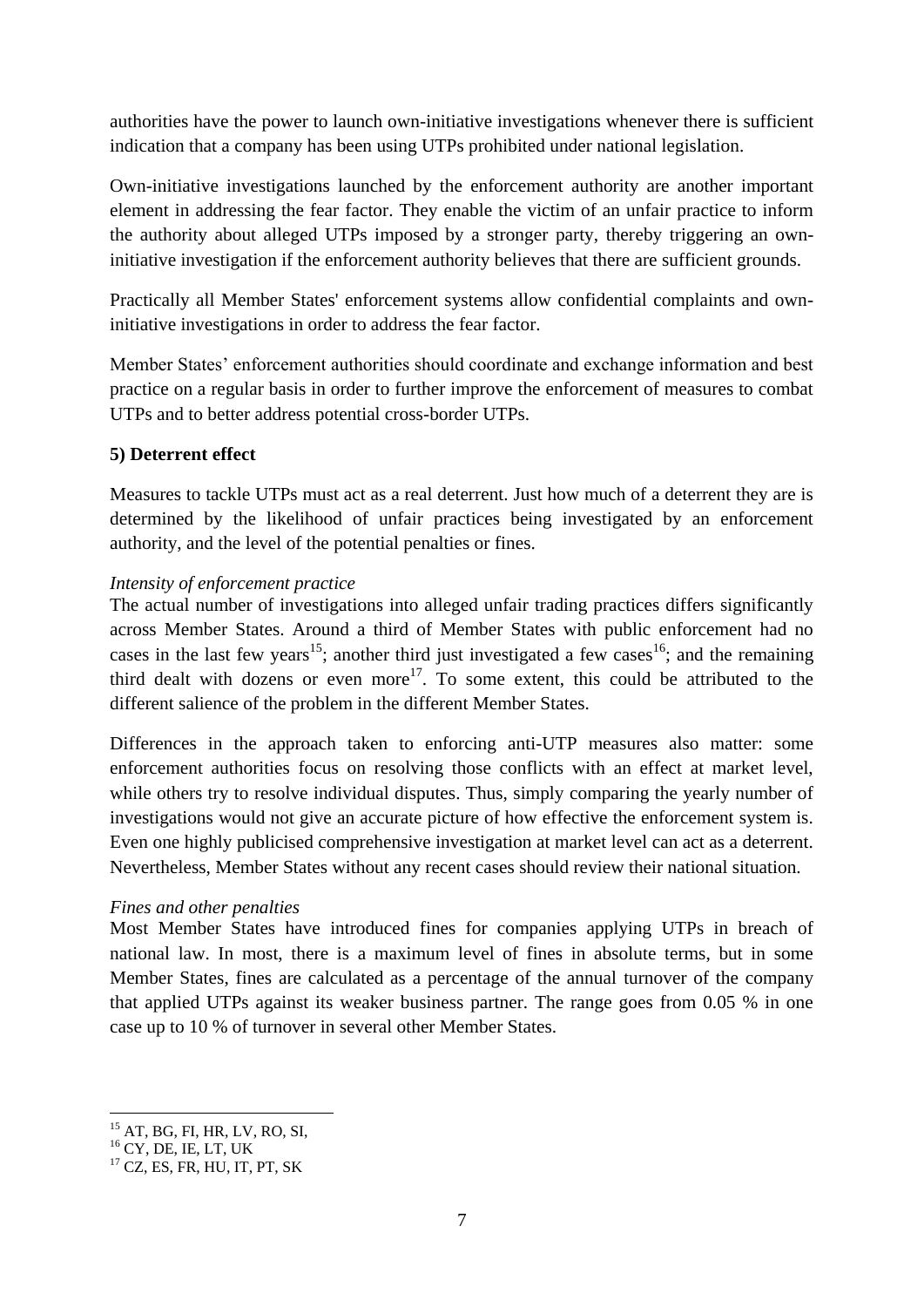A penalty may also be to 'name and shame', for example by publishing the name of the company that was found guilty. In order to act as a real deterrent, penalties should be high enough to outweigh any gain from imposing the UTP (although this can be difficult to quantify) and to influence behaviour at company level. But they should also be proportionate to the gravity of the conduct and its potential harm to the victim(s).

# **3. THE VOLUNTARY SUPPLY CHAIN INITIATIVE AND ITS NATIONAL PLATFORMS**

# **3.1. Background**

The Supply Chain Initiative (SCI) was developed within the framework of the Commission's High Level Forum for a Better Functioning Food Supply Chain.<sup>18</sup> The aim of the initiative is to increase fairness in commercial relations along the food supply chain. To this end, all market representatives involved in the Forum's working party on UTPs, including farmers' representatives, jointly agreed on a set of principles of good practice in vertical relationships in the food supply chain<sup>19</sup> in November 2011. However, in spite of significant efforts by all stakeholders, those involved in the food chain could not agree on a voluntary enforcement mechanism, as farmers and meat processors felt it did not address complainant confidentiality (the fear factor) and sanctions.

The SCI, a voluntary framework for implementing the principles of good practice was launched in September  $2013<sup>20</sup>$  Individual companies may join the SCI once they comply with the principles of good practice. Under the SCI, disputes between operators can be addressed through mediation or arbitration. The SCI focuses on organisational requirements at company level to prevent UTPs, including staff training and participation in dispute resolution mechanisms. Breaches of these organisational requirements can lead to the concerned company being excluded from the SCI. However, the SCI does not provide for any other type of sanction. Members of the SCI must ensure that the weaker parties using the dispute resolution mechanisms are not subject to commercial retaliation.

The SCI is managed by a Governance Group representing retailers and suppliers in the food supply chain. Farmers' representatives decided not to join the SCI since in their view it does not ensure sufficient confidentiality for complaining parties and does not provide for independent investigations and sanctions.

To date, a little more than two years after the launch of the SCI, 328 retail, wholesale and manufacturing groups and companies have registered, representing 1155 operating companies across all EU Member States. National platforms of the SCI have been established or are emerging in Belgium, Finland, Germany and the Netherlands (more details on national initiatives under 3.2.3).

<sup>&</sup>lt;u>.</u> <sup>18</sup> http://ec.europa.eu/growth/sectors/food/competitiveness/supply-chain-forum/index\_en.htm.

<sup>&</sup>lt;sup>19</sup> http://www.supplychaininitiative.eu/about-initiative/principles-good-practice-vertical-relationships-food-supply-chain.

<sup>20</sup> http://www.supplychaininitiative.eu.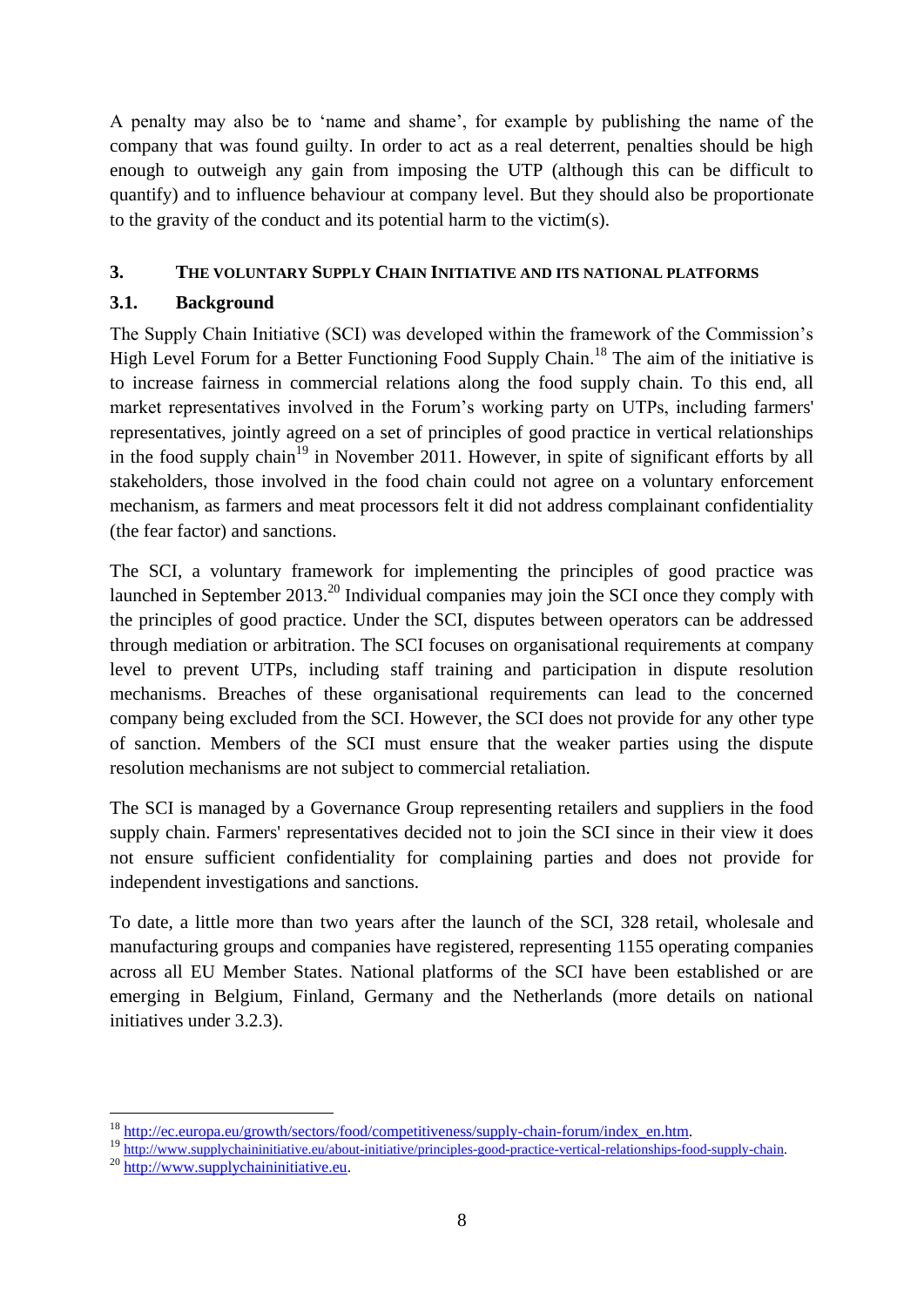#### **3.2. Assessment of the impact of voluntary initiatives**

The Commission contracted an external research company to assess the SCI and its national platforms. The study it produced was based mainly on a survey among market operators in the food supply chain. The survey yielded more than 1 000 responses, both from members and non-members of the SCI and its national platforms. The study found that it was still very early to assess the full impact of the initiatives as they have only been set up in the last 2-3 years, with the exception of the Belgian initiative which dates from 2010. The following sections of this report take into account the main findings of the study.

## 3.2.1. Assessment of the SCI

Participation in the SCI has increased significantly in the two years since it was set up. However, SMEs, and farmers in particular, are still clearly under-represented. To some extent this may be caused by the limited awareness of the SCI in all Member States, especially among farmers and SMEs. As described above, low awareness among farmers may result from a lack of support of the initiative from farmer representatives who are concerned about a lack of confidentiality and independence within the initiative. The survey among market operators revealed a stark contrast in awareness of the  $\text{SCI}^{21}$ : only 11 % of farmers and 15 % of wholesalers who responded had heard of the SCI while 48 % of retailers had. Similarly, awareness is much lower in SMEs (13 %) than in large companies (43 %). The costs incurred by SMEs to join the SCI are limited and do not appear to prevent them joining.

The overall level of trust in the SCI is high among companies who are aware of it. 72 % of survey respondents who know about the SCI say that they have a fairly high or very high level of trust in it. However, trust is lower in the farming, manufacturing and wholesale sectors (63 %) than in the retail sector (96 %). Some external stakeholders expressed doubts, in particular regarding the governance structure of the SCI. The fact that the members of the Governance Group represent stakeholder groups may be seen as restricting their impartiality.

The transparency of the SCI is generally appreciated by operators aware of the initiative and especially by its members. This pertains to information on the process and requirements to join the initiative, the rules of procedure and the evolution of the member base. Generally, information is clearly and effectively presented on the SCI's website. The SCI's internal monitoring system is based mainly on annual member surveys. While this approach is costeffective it does not provide for spot checks or allow the actual implementation of member companies' commitments to the process to be monitored in a systematic way. Furthermore, information on bilateral disputes and how they were resolved under the SCI is based on survey responses and may therefore be incomplete.

The survey confirmed that UTPs can occur at any point in the food supply chain. It also showed that parties who say they are subject to UTPs often do not launch judicial proceedings, or attempt arbitration or mediation for fear of compromising their commercial

 $21$ 

<sup>21</sup> Members of the SCI were over-represented in the survey. That implies that the awareness figures presented here overestimate the actual level of awareness of the SCI among market players.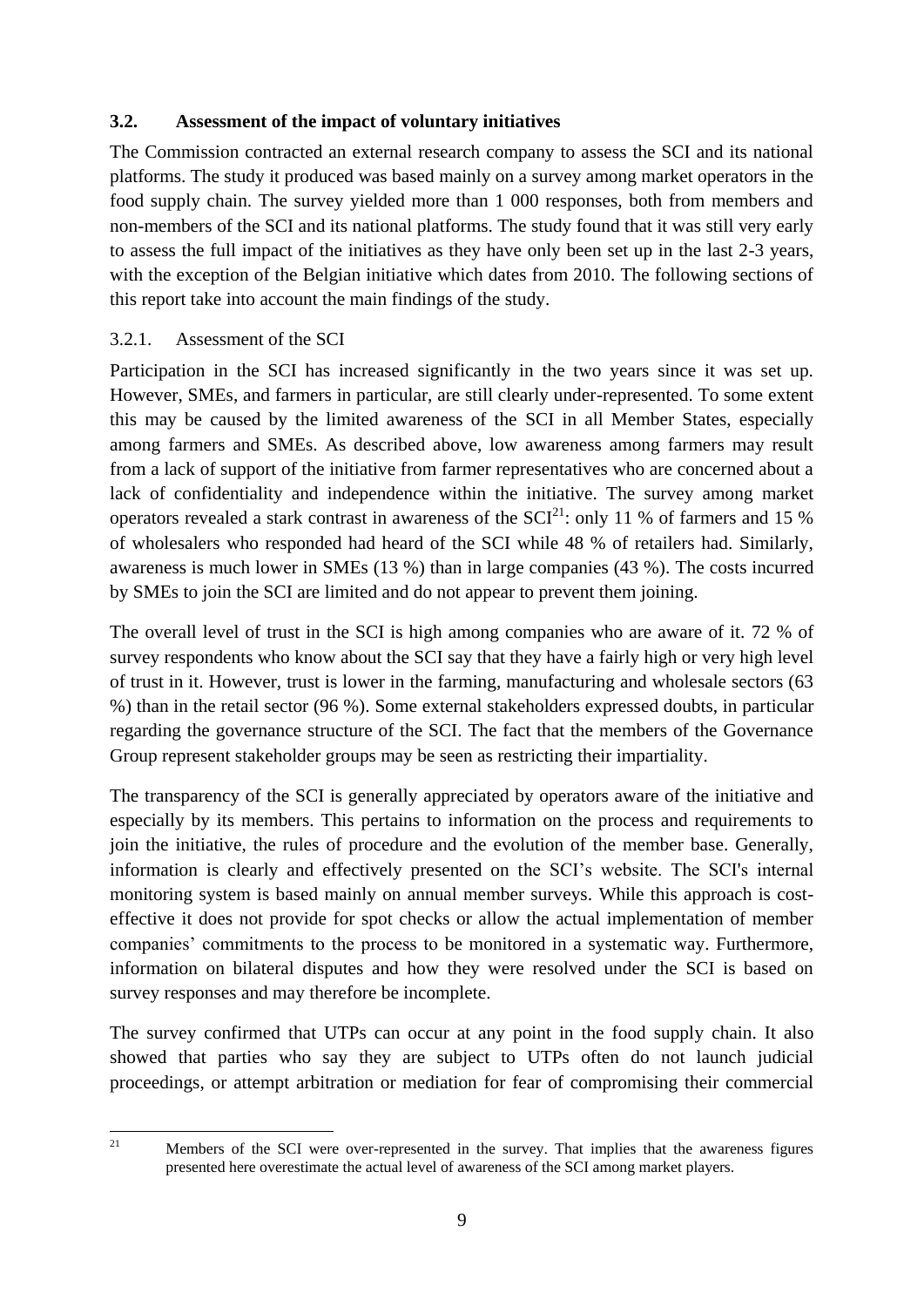relationship with the stronger trading party. On this basis, the external study identified the following strengths and weaknesses regarding the SCI's effectiveness in tackling UTPs:

Strengths:

- $\circ$  The SCI promotes cultural change concerning UTPs in the food supply chain.
- o The dispute resolution options promoted by the SCI generally offer a faster and cheaper alternative to any judicial action.
- o The SCI is an EU-wide initiative and could therefore facilitate the resolution of unfair practices with a cross-border dimension.

Weaknesses:

- o In the eyes of a number of operators, the SCI lacks effective deterrents against UTPs.
- o The SCI does not allow for individual confidential complaints by potential victims of UTPs or for own-initiative investigations by an independent body.
- o Use of the available dispute resolution options has only been limited in the first two years of the  $SCI<sup>22</sup>$

The survey provided additional information on the experiences of economic operators since the launch of the SCI. 73 % of the survey respondents affirm that the situation concerning UTPs has not significantly changed since 2013. However, this percentage also includes those respondents that declared they had not been subject to UTPs at all in the last five years (53 % of all respondents). The majority of respondents saying they had experienced UTPs in the past five years felt the situation has improved (21 %) rather than worsened (6 %). The share of respondents who feel that the situation has improved is higher in the retail sector and lower among farmers, but in all sectors more respondents think the situation has improved than think it has worsened. Across all sectors, SCI members are significantly more likely to say that the situation has improved (56 %) than non-members (15 %).

In conclusion, there are first indications that the SCI has started to promote cultural change in the food supply chain, thereby potentially increasing fairness in commercial relation. It is still too early to make a robust assessment on whether the SCI has been effective in addressing or reduced UTPs. Nevertheless, the analysis identified a number of possible enhancements for the initiative that are described in the following section.

# 3.2.2. *How to improve the SCI*

On the basis of the findings above and previous work in the High Level Forum for a Better Functioning Food Supply Chain, the Commission suggests opening a dialogue with the relevant stakeholders on ways to improve the SCI and extent its participation to the entire food chain (including primary producers). The following actions should be taken:

o Step up efforts to publicise the SCI, especially among SMEs.

<sup>&</sup>lt;u>.</u>  $22$  In the SCI's first annual survey, only one lodged complaint and 39 received complaints (by 6 different companies) were reported. In the second annual survey, three lodged complaints and 39 received complaints (by 8 different companies) were reported.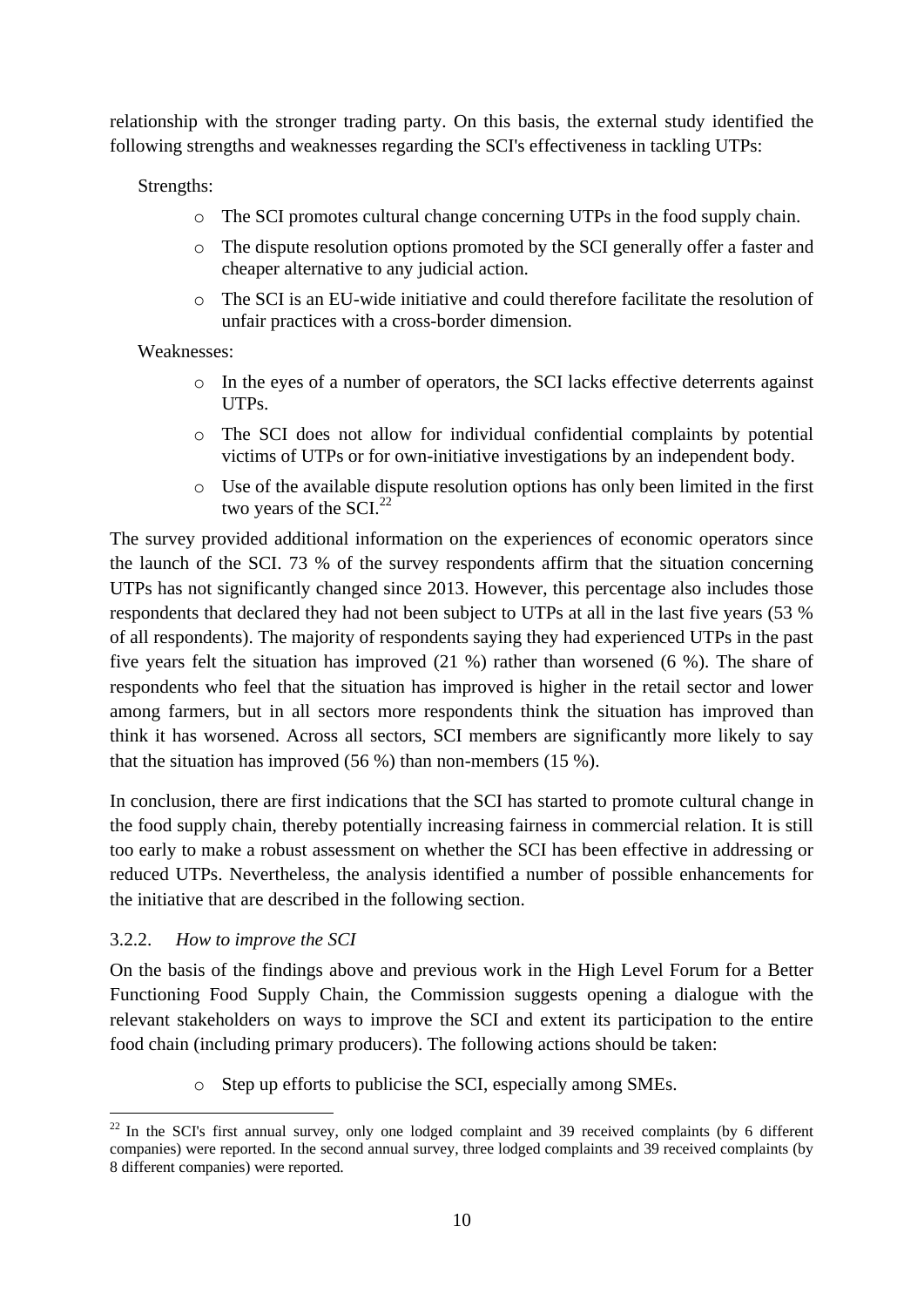- o Ensure the impartiality of the governance structure, for instance by establishing an independent chair who is not affiliated to specific stakeholder groups.
- o Allow alleged victims of UTPs to complain confidentially. Nominate an independent body with power to investigate and impose sanctions.
- o Enhance internal processes to check that individual operators comply with their process commitments and to monitor the occurrence and outcome of bilateral disputes in a confidential manner.

#### 3.2.3. *National platforms of the SCI*

Under the SCI, guidelines have been developed for the creation of so-called national platforms. Aspects covered by these guidelines include the composition, rules of procedure and awareness raising activities of national initiatives. On this basis, a process of mutual recognition can be launched between the SCI and a national initiative to officially establish a platform. Such platforms have to date been established in Belgium, the Netherlands and Finland. In Germany, stakeholder associations throughout the food supply chain, including farmer representatives, are envisaging setting up a similar platform.

The external study has shown that awareness about SCI is higher in those countries than elsewhere in Europe. Furthermore where a national platform is in place, awareness of that platform is not higher than awareness of the SCI. There is also evidence that both the EUwide principles of good practice and the SCI acted as a catalyst for developing the national platforms.

The Belgian initiative (established in May 2010) pre-dates the EU-wide SCI and therefore had more time to have an impact. In June 2014, the initiative has been recognised as a national platform of the SCI. The members of the Belgian platform and external observers broadly agree that it delivered significant results. Support from stakeholders at all the levels of the food supply chain, including farmers, appears to have helped make the platform more effective. In the absence of national legislation on UTPs, the platform offers operators in Belgium a certain level of protection from UTPs. This is one of the main reasons it is considered so effective.

The Dutch platform was officially launched at the same time as the SCI. Dutch farmers' representatives joined the platform. The platform was developed as a national pilot project on the basis of the EU-wide SCI. The pilot was initially planned to last for one year, but was later extended for another year to give it more time to produce results.

The Finnish platform was launched in January 2014. Consequently, it has had little time to have effect. It originally comprised stakeholders throughout the supply chain, including farmers. However, in September 2015 the national farmers' union withdrew pointing out that no cases were brought forward in the first year and a half of its existence, meaning they did not consider the initiative as an efficient tool in ensuring a better functioning, balanced food chain. This setback will probably not help the platform deliver more tangible results in the near future.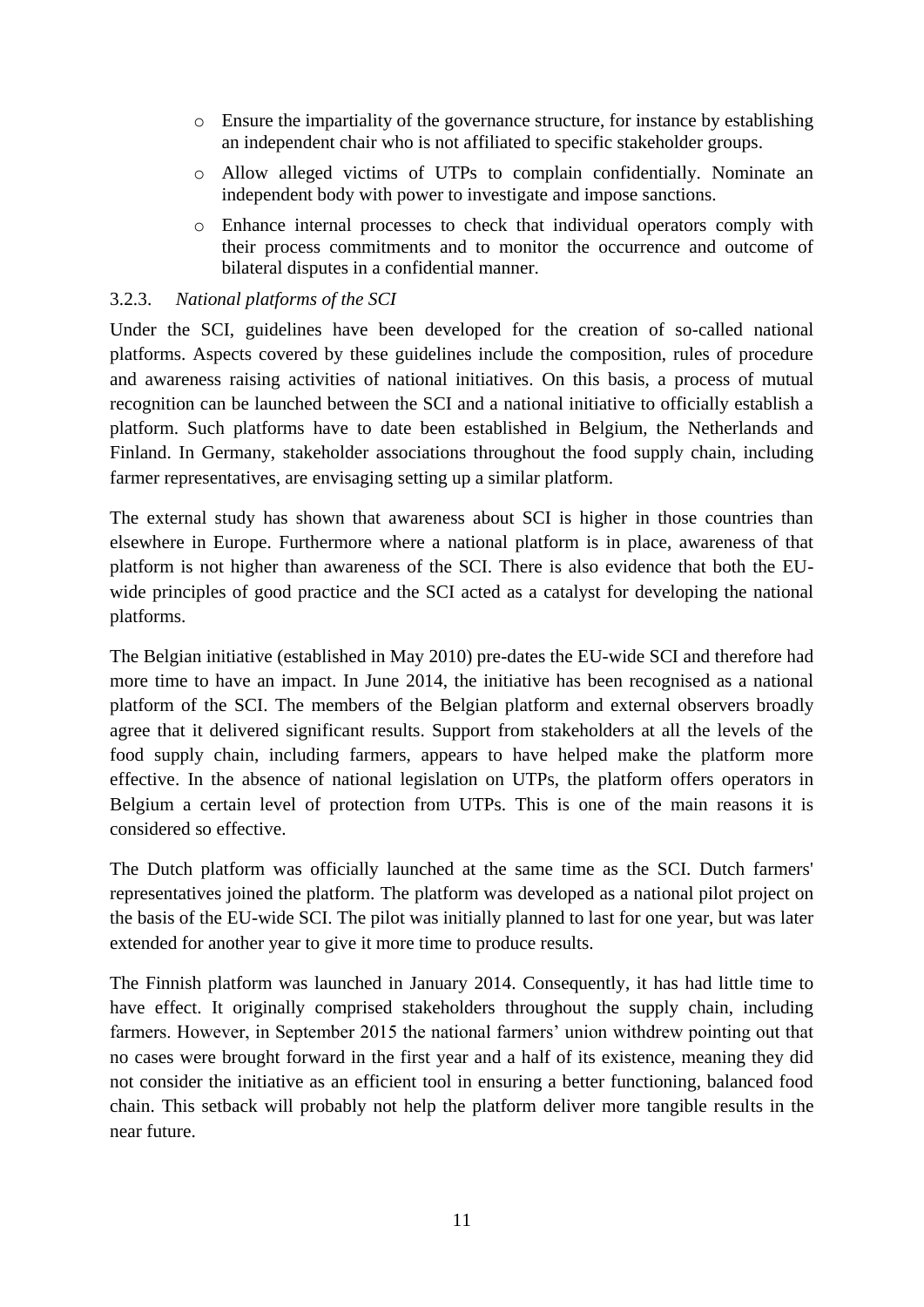#### **4. CONCLUSIONS**

The Commission Communication of July 2014 suggested a combination of voluntary initiatives and regulatory measures to tackle UTPs. In this respect, there has been significant progress over the last few years.

Voluntary initiatives: The EU-wide Supply Chain Initiative has been launched and gained significant participation. This stimulated the discussion of best practices and UTPs among operators and started to induce a cultural change in the food supply chain. Several national platforms have been established under the EU-wide initiative which is another positive signal. This report has found that voluntary initiatives seem to work better in some countries than in others. Belgium's initiative is an example of where a voluntary platform seems to be an efficient approach to tackling UTPs, meaning a regulatory system does not seem to be required. In other countries, for example the United Kingdom, voluntary initiatives were less successful, confirming the need for regulatory measures and effective independent enforcement.

Regulatory frameworks: The fact that the large majority of Member States have introduced regulatory measures and public enforcement systems is a very important development. Some Member States have gone further than others, but almost all the legislative enforcement systems introduced go beyond the normal judicial redress through courts, thereby addressing the 'fear factor' of the potential victims of UTPs. Therefore, given the positive developments in parts of the food chain and since different approaches could address UTPs effectively, the Commission does not see the added value of a specific harmonised regulatory approach at EU level at this stage. However the Commission recognises that, since in many Member States legislation was introduced only very recently, results must be closely monitored, and reassessed, if necessary.

Belgium and the Netherlands do not have a regulatory framework, but have opted for a national voluntary platform. The few remaining Member States without UTP legislation could benefit from following their example and considering at least a national voluntary platform.

As regards voluntary initiatives, the Commission concludes that the SCI has already accomplished some achievements but there is still room for improvement. In order to increase the initiative's credibility and effectiveness in tackling UTPs, the Commission proposes a discussion with the relevant stakeholders on how to improve the SCI under the High Level Forum for a Better Functioning Food Supply Chain. The objective is to improve awareness of the SCI, especially among SMEs, ensure the impartiality of the SCI's governance structure, allow alleged victims of UTPs to complain confidentially and grant investigatory and sanctioning powers to independent bodies.

The Commission will continue to monitor closely the situation regarding both the voluntary and regulatory frameworks. The Commission's High Level Forum for a Better Functioning Food Supply Chain will continue the dialogue with operators, Member States and other stakeholders on ensuring the promotion of good practices, the emergence of national platforms and, in particular, the enhancement of the SCI. In any event, before the end of its